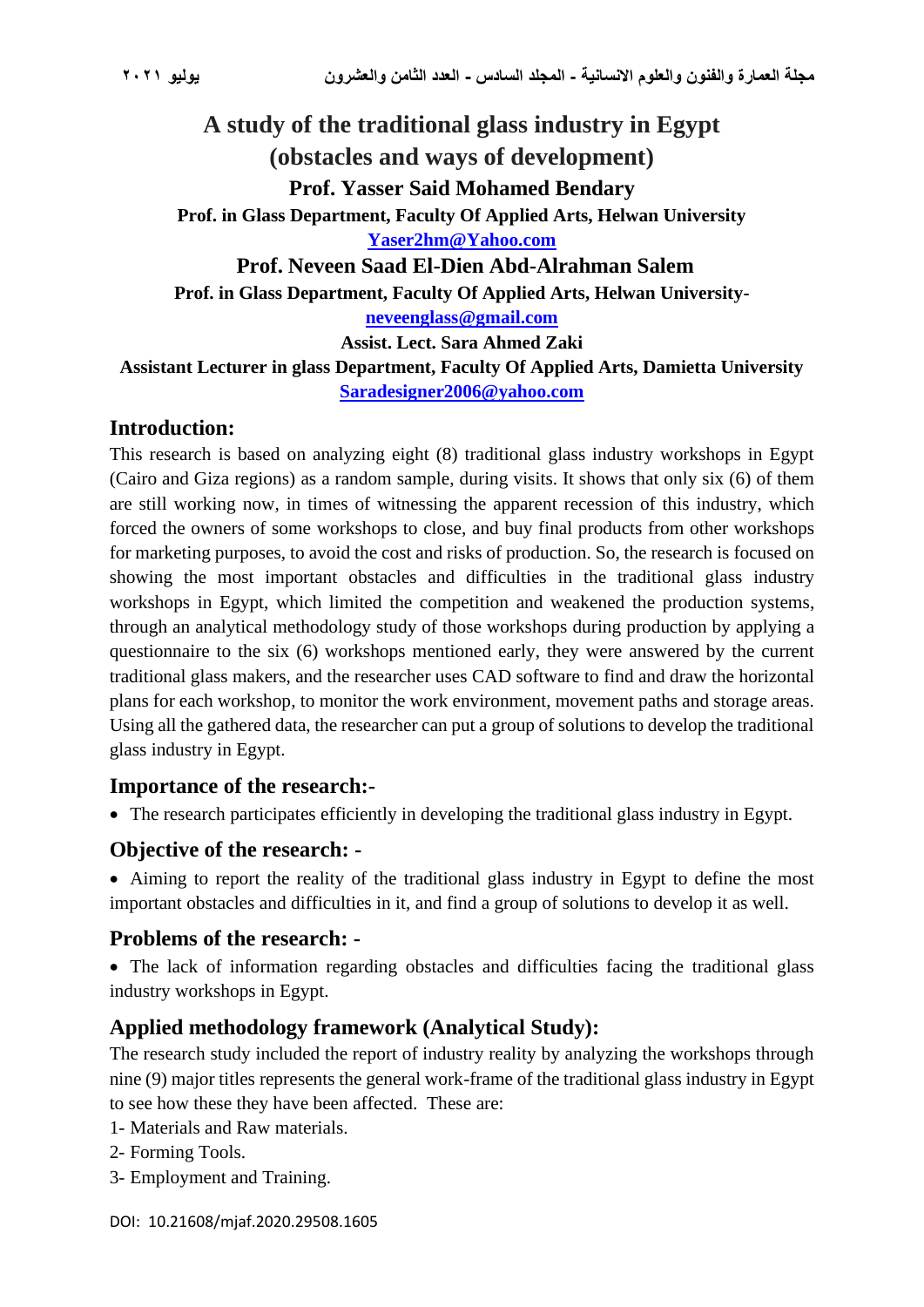- 4- Work Environment.
- 5- Protection and Safety.
- 6- Designs.
- 7- Ovens.
- 8- Attaching the glass industry to Scientific Research.
- 9- Marketing and Competition.

The questionnaire on the other hand includes sixty-seven (67) questions to define the production circumstances under each title mentioned, which represents the core items at any industry. The owners of traditional glass-making workshops then were asked to fill in the following form:

| <b>Materials and Raw materials</b>                                        |                                                                |                       |  |  |
|---------------------------------------------------------------------------|----------------------------------------------------------------|-----------------------|--|--|
| 1- Do you use broken glass<br>to start the<br>manufacturing process?      | $\Box$ Yes<br>$\Box$ No                                        |                       |  |  |
| 2- Do you face any obstacles in obtaining broken<br>glass?                | $\Box$ Yes<br>$\Box$ No                                        |                       |  |  |
| 3- Do you use stained glass?                                              | $\Box$ Yes                                                     | $\Box$ No             |  |  |
| 4- Do you add some coloured oxides to the glass                           | $\Box$ Yes                                                     | N <sub>o</sub>        |  |  |
| ore during the manufacturing process?                                     |                                                                |                       |  |  |
| 5- Where do you get it?                                                   | $\Box$ Garbage collectors.                                     |                       |  |  |
|                                                                           | Factories and workshops waste.                                 |                       |  |  |
| 6- Are additives added to the mixture batch?                              | Yes<br>П                                                       | $\Box$ No             |  |  |
| 7- What are other additives?                                              | $\Box$ Soda ash.                                               | Other oxides.         |  |  |
| 8- Are the raw materials washed before work<br>begins?                    | Yes<br>$\Box$ No<br>П                                          |                       |  |  |
| 9- Are there any procedures performed before the<br>manufacturing process | $\Box$ Yes<br>$\Box$ No                                        |                       |  |  |
| $10-$<br>What are the procedures that take place                          | Washing.                                                       | Cracking.             |  |  |
| before the manufacturing process?                                         | Milling.                                                       |                       |  |  |
| How it is done?<br>$11-$                                                  | $\Box$ Manually.                                               | $\Box$ Automatically. |  |  |
| Forming tools                                                             |                                                                |                       |  |  |
| $12 -$<br>What kind of forming tools are used?                            | Traditional.                                                   | Advanced.             |  |  |
| These tools are<br>$13 -$                                                 | $\Box$ Blow pipe.                                              |                       |  |  |
|                                                                           | shears                                                         |                       |  |  |
|                                                                           | Pauline. (a solid shaft rod)<br>Cajak. (an iron rod one end is |                       |  |  |
|                                                                           |                                                                |                       |  |  |
|                                                                           | curved)                                                        |                       |  |  |
|                                                                           | The screen.                                                    |                       |  |  |
|                                                                           | Square.                                                        |                       |  |  |
|                                                                           | The saddle- Jacks/Tweezers                                     |                       |  |  |
|                                                                           | Marver                                                         |                       |  |  |
|                                                                           | Throwing. (Cullet push tool)                                   |                       |  |  |
| Are the tools used in shaping sufficient?<br>$14-$                        | Yes<br>П                                                       | $\Box$ No             |  |  |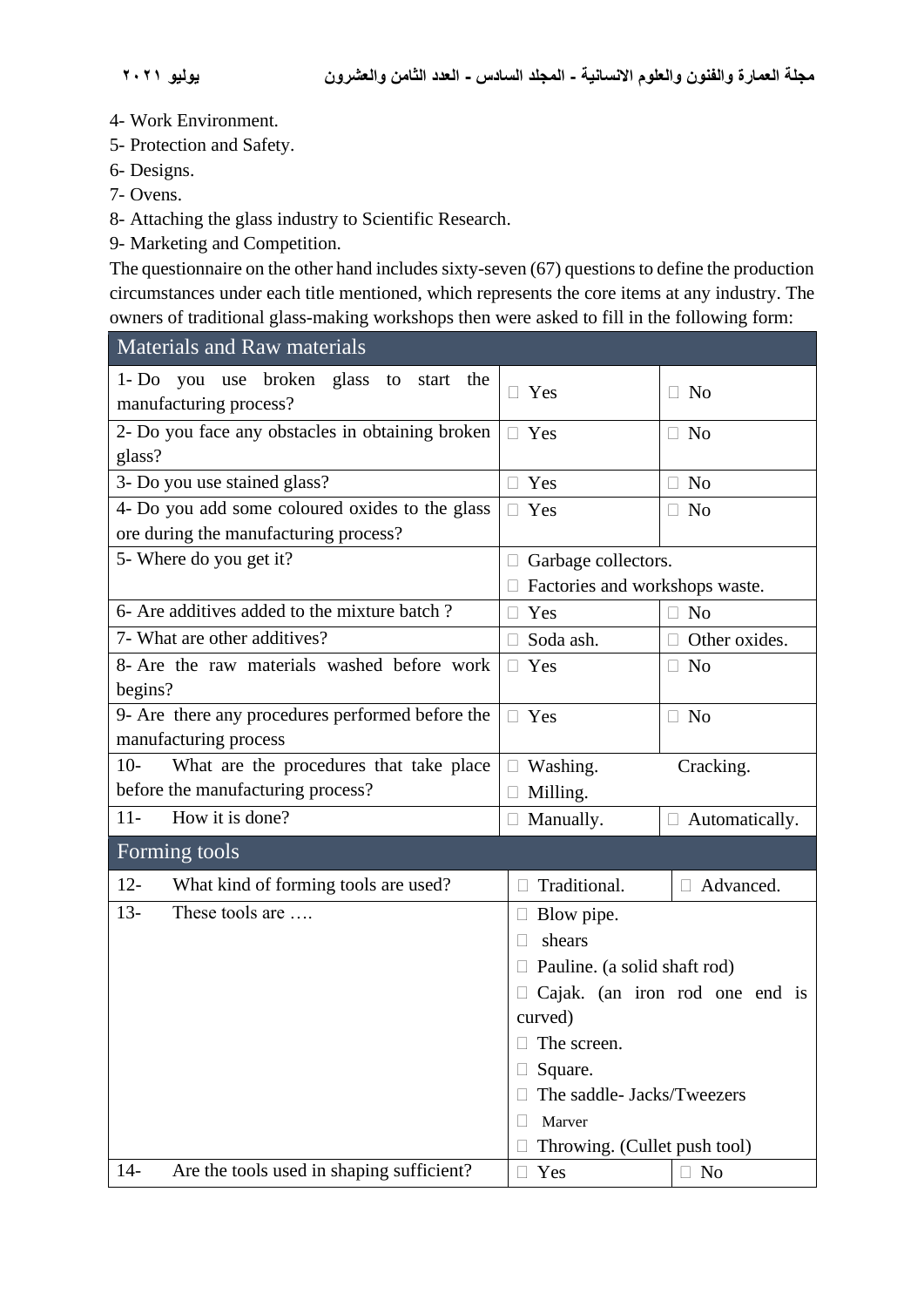| forming<br>$15 -$<br>Is<br>chair<br>suitable<br>the<br>for<br>manufacturing process? | $\Box$ Yes                             | $\Box$ No                                  |  |  |
|--------------------------------------------------------------------------------------|----------------------------------------|--------------------------------------------|--|--|
| What do you do when the tools heat up?<br>$16-$                                      | $\Box$ Wear insulating gloves.         |                                            |  |  |
|                                                                                      |                                        |                                            |  |  |
|                                                                                      | I isolate the tool with a thermal      |                                            |  |  |
|                                                                                      | insulation material.                   |                                            |  |  |
|                                                                                      | Cool it with water.                    |                                            |  |  |
| $17 -$<br>Have you used aided templates?                                             | Yes<br>П                               | N <sub>0</sub><br>П.                       |  |  |
| $18 -$<br>Are these tools manufactured locally or                                    | $\Box$ Yes<br>N <sub>o</sub><br>$\Box$ |                                            |  |  |
| imported from abroad?                                                                |                                        |                                            |  |  |
| $19-$<br>Have you thought about developing new                                       | $\Box$ Yes                             | N <sub>o</sub><br>$\Box$                   |  |  |
| tools that facilitate the formation process?                                         |                                        |                                            |  |  |
| What tools would you like to have to<br>$20 -$                                       | Finishing machine.<br>$\Box$           |                                            |  |  |
| facilitate the formation process?                                                    | Equipped chairs. (Bench)               |                                            |  |  |
|                                                                                      | Hand forming tools.                    |                                            |  |  |
| <b>Employment and Training</b>                                                       |                                        |                                            |  |  |
| What is the average age of employment?<br>$21 -$                                     | $15:30$ years old.                     |                                            |  |  |
|                                                                                      | $30:45$ years old.                     |                                            |  |  |
|                                                                                      | $45:60$ years old.                     |                                            |  |  |
| What is the period required for training?<br>$22 -$                                  | $3:6$ months.                          |                                            |  |  |
|                                                                                      | $6:12$ months.                         |                                            |  |  |
|                                                                                      | More than a year.                      |                                            |  |  |
| How many workers in the workshop?<br>$23 -$                                          | One worker.                            |                                            |  |  |
|                                                                                      | Two workers.                           |                                            |  |  |
|                                                                                      | Three workers.                         |                                            |  |  |
|                                                                                      | Four or more.                          |                                            |  |  |
| What is the duration of work shift?<br>$24-$                                         | One day.                               |                                            |  |  |
|                                                                                      | Two days.                              |                                            |  |  |
|                                                                                      | Three days.                            |                                            |  |  |
| How to train the workers?<br>$25 -$                                                  | Observation.                           |                                            |  |  |
|                                                                                      | Practicing.                            |                                            |  |  |
|                                                                                      | Focusing on the theoretical side.      |                                            |  |  |
|                                                                                      |                                        |                                            |  |  |
| Is the available employment sufficient for<br>$26 -$                                 | Yes<br>$\Box$                          | N <sub>o</sub><br>$\overline{\phantom{a}}$ |  |  |
| production requirements?                                                             |                                        |                                            |  |  |
| Have you been trained in different methods<br>$27 -$                                 | $\Box$ Yes                             | N <sub>o</sub><br>$\Box$                   |  |  |
| of production, such as blowing into a mould?                                         |                                        |                                            |  |  |
| $28 -$<br>What is the method used in training?                                       | Blowing inside a mould.                |                                            |  |  |
|                                                                                      | Casting into a mould.                  |                                            |  |  |
|                                                                                      | Free formation.                        |                                            |  |  |
|                                                                                      | None of the above.                     |                                            |  |  |
| Work environment                                                                     |                                        |                                            |  |  |
| $29-$<br>Is the ventilation appropriate?                                             | Yes<br>$\Box$                          | N <sub>o</sub><br>$\Box$                   |  |  |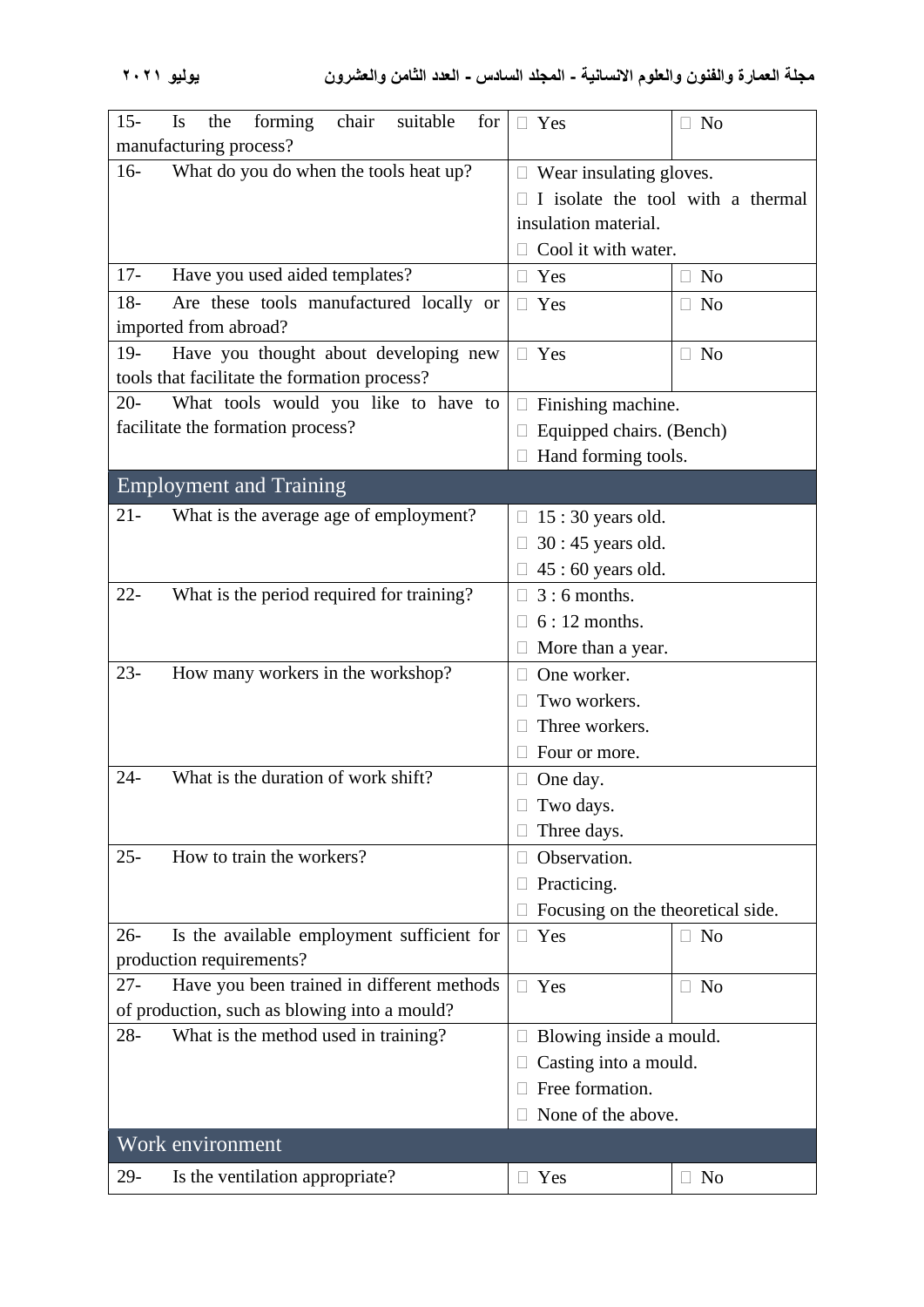| $30-$<br>What are the sources of ventilation?          | Fans.                                |                                            |  |
|--------------------------------------------------------|--------------------------------------|--------------------------------------------|--|
|                                                        | Hoods.                               |                                            |  |
|                                                        | Windows.                             |                                            |  |
|                                                        | Sunroofs.                            |                                            |  |
| $31 -$<br>Are you affected by the heat of the oven?    | $\Box$ No<br>$\Box$ Yes              |                                            |  |
| $32 -$<br>How is the heat from the oven reduced?       | The height of the oven should not be |                                            |  |
|                                                        | less than 6 meters.                  |                                            |  |
|                                                        |                                      | $\Box$ Having good ventilation hoods and   |  |
|                                                        | windows.                             |                                            |  |
|                                                        | Good body insulation.                |                                            |  |
|                                                        |                                      | The forming space is kept away             |  |
|                                                        | from the oven location.              |                                            |  |
| $33 -$<br>Are the paths of movement for formation      | $\Box$ Yes                           | $\Box$ No                                  |  |
| sufficient?                                            |                                      |                                            |  |
| $34-$<br>What is the area of the place used in the     |                                      |                                            |  |
| forming process?                                       | Small                                | Median<br><b>Big</b>                       |  |
| Are there separate places for storing glass<br>$35 -$  |                                      |                                            |  |
| and washing raw materials?                             | $\Box$ Yes                           | $\Box$ No                                  |  |
| <b>Protection and Safety</b>                           |                                      |                                            |  |
| $36-$<br>Do you wear appropriate clothes to the        |                                      |                                            |  |
| nature of the work?                                    | $\Box$ Yes                           | N <sub>o</sub><br>H                        |  |
| Do you wear gloves while handling the<br>$37 -$        |                                      |                                            |  |
| oven?                                                  | $\Box$ Yes                           | N <sub>o</sub><br>$\Box$                   |  |
| $38 -$<br>Do you put a condom on the nose to regulate  |                                      |                                            |  |
| the breathing process?                                 | Yes<br>Ш                             | N <sub>o</sub><br>$\Box$                   |  |
| $39-$<br>Do you wear protective glasses on the eyes?   | $\Box$ Yes                           | $\Box$ No                                  |  |
| $40-$<br>Is the workshop located near residential      | $\Box$ Yes                           | $\Box$ No                                  |  |
| areas?                                                 |                                      |                                            |  |
| Is the forming space far from the oven?<br>$41 -$      | Yes                                  | N <sub>0</sub><br>- 1                      |  |
| Is there an insulating door on the oven<br>$42 -$      | Yes                                  | N <sub>o</sub><br>$\overline{\phantom{a}}$ |  |
| opening that opens and closes when needed?             |                                      |                                            |  |
| What is the working time in front of the oven<br>$43-$ | 6 Hours.                             |                                            |  |
| per day?                                               | 8 Hours.                             |                                            |  |
|                                                        | 10 Hours.                            |                                            |  |
|                                                        | 12 Hours.                            |                                            |  |
| Designs                                                |                                      |                                            |  |
| Are all the designs typical?<br>44-                    | Yes<br>⊔                             | $\Box$ No                                  |  |
| $45 -$<br>What are the processes used to change the    | Colouring.<br>П.                     |                                            |  |
| surface appearance?                                    | $\Box$ Printing.                     |                                            |  |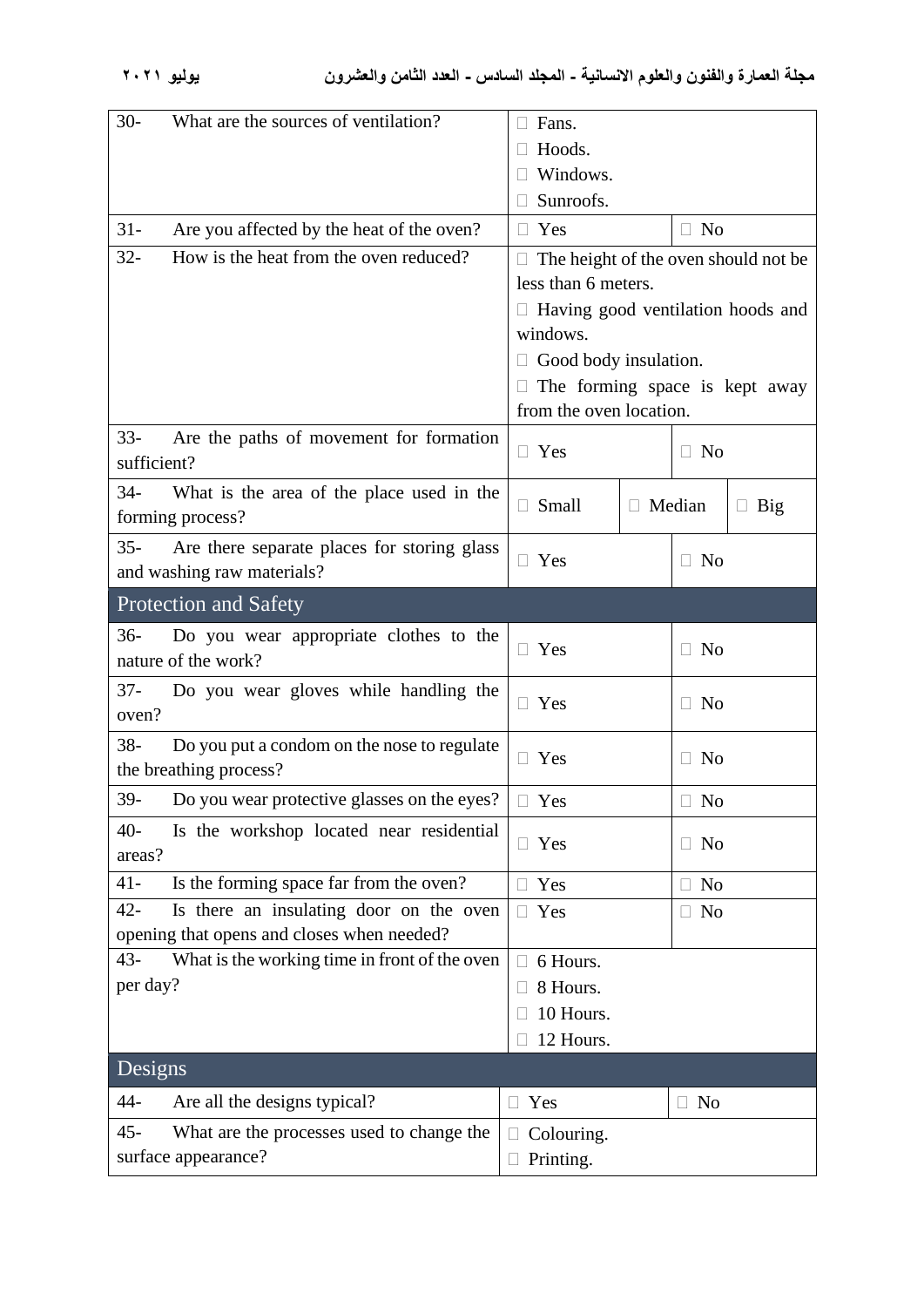|                                                                                              | $\Box$ Etching.<br>Spiral lines around the body using the<br>same colour or a different one.                                                                                                                                                                                                                                             |  |  |
|----------------------------------------------------------------------------------------------|------------------------------------------------------------------------------------------------------------------------------------------------------------------------------------------------------------------------------------------------------------------------------------------------------------------------------------------|--|--|
| $46-$<br>Do you do the designs yourself?                                                     | Yes<br>N <sub>0</sub><br>$\Box$<br>Ш                                                                                                                                                                                                                                                                                                     |  |  |
| $47 -$<br>What is the source of the designs?                                                 | Client.<br>Quoting.                                                                                                                                                                                                                                                                                                                      |  |  |
| $48 -$<br>What are the most famous products that are<br>produced?                            | Carafe.<br>$\Box$<br>Vases.<br>Cups.<br>Lighting units.<br>Everything listed.                                                                                                                                                                                                                                                            |  |  |
| 49-<br>Does production depend on supply and<br>demand?                                       | Yes<br>$\Box$ No<br>$\Box$                                                                                                                                                                                                                                                                                                               |  |  |
| Furnaces                                                                                     |                                                                                                                                                                                                                                                                                                                                          |  |  |
| $50-$<br>What are the problems of the ovens?<br>$51-$<br>What is the oven building material? | Cracks in the furnace wall and<br>thermal moulds.<br>There is no insulation and no metal<br>casing surrounding the furnace body.<br>The thermal silt used does not<br>maintain the heat retention in the<br>furnace.<br>The performance efficiency of the<br>cooling furnace is poor.<br>$\Box$ Everything listed.<br>Refractory bricks. |  |  |
|                                                                                              | Refractory silt.<br>$\Box$ Everything listed.                                                                                                                                                                                                                                                                                            |  |  |
| $52 -$<br>Is the oven isolated?                                                              | Yes<br>$\Box$ No                                                                                                                                                                                                                                                                                                                         |  |  |
| $53-$<br>How many smelting holes does it have?                                               | $\Box$ Two<br>Three<br>One                                                                                                                                                                                                                                                                                                               |  |  |
| $54-$<br>Is there a cooling oven?                                                            | $\Box$ No<br>Yes                                                                                                                                                                                                                                                                                                                         |  |  |
| $55 -$<br>Is there an oven thermometer?                                                      | Yes<br>$\Box$ No                                                                                                                                                                                                                                                                                                                         |  |  |
| 56-<br>What are the disadvantages of the cooling<br>oven?                                    | Temperature<br>of<br>the<br>oven<br><b>1S</b><br>measured at sight.<br>The products are being bent or<br>warped.<br>$\Box$ The products are relocated inside the<br>oven.<br>$\Box$ Everything listed.                                                                                                                                   |  |  |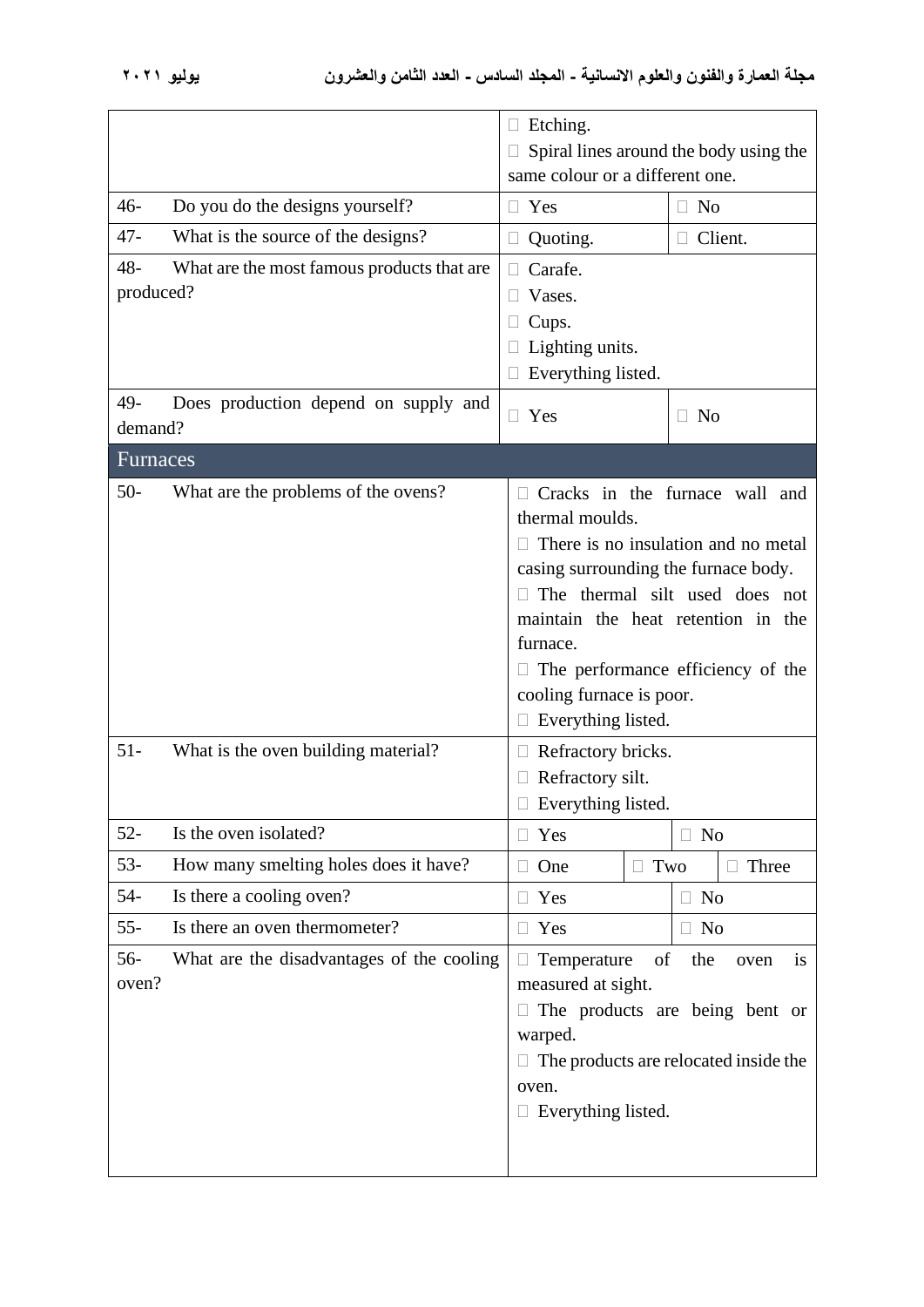| Attaching the glass industry to scientific research                                                   |                 |             |                     |           |  |
|-------------------------------------------------------------------------------------------------------|-----------------|-------------|---------------------|-----------|--|
| Is there any relation between you and<br>57-<br>Applied Arts or Engineering faculties?                | $\Box$ Yes      |             | N <sub>o</sub><br>H |           |  |
| $58 -$<br>Do you train any students from colleges or<br>technical institutes?                         | $\Box$ Yes      |             | $\Box$ No           |           |  |
| 59-<br>Is there any monitoring from colleges or<br>technical institutes?                              | $\Box$ Yes      |             | N <sub>0</sub><br>H |           |  |
| $60 -$<br>Is any colleges or technical institutes bring<br>designs to be made?                        | $\Box$ Yes      |             | $\Box$ No           |           |  |
| Have you been invited to any summit or<br>$61 -$<br>workshop inside colleges or technical institutes? | $\Box$ Yes      |             | $\Box$ No           |           |  |
| <b>Marketing and Competition</b>                                                                      |                 |             |                     |           |  |
| $62 -$<br>Have you joined any local or international<br>exhibit?                                      | $\Box$ Yes      |             | $\Box$ No           |           |  |
| $63-$<br>Are the products marketed locally/ or<br>internationally?                                    | $\Box$ Yes      |             | $\Box$ No           |           |  |
| Are the products displayed in glass selling<br>$64-$<br>art galleries?                                | $\Box$ Yes      | $\Box$ No   |                     |           |  |
| $65 -$<br>What is the quantity of request upon glass<br>products?                                     | Small<br>П.     | Median<br>П |                     | Big<br>П. |  |
| 66-<br>Are the products marketed through social<br>media sites?                                       | $\Box$ Yes      | $\Box$ No   |                     |           |  |
| What is the most requested products?<br>67-                                                           | Lighting units. |             |                     |           |  |
|                                                                                                       | Vases.          |             |                     |           |  |
|                                                                                                       | Cups.           |             |                     |           |  |
|                                                                                                       | Plates.         |             |                     |           |  |
| Everything listed.                                                                                    |                 |             |                     |           |  |

#### **Results:**

1- The lack of materials and artistic capabilities were the main reason for the typical and traditional style in the traditional glass industry.

2- Knowing all the requirements of the traditional glass industry makes it easy to execute new design systems and create new production patterns.

3-

### **Recommendations:**

• Creating new marketing strategies and creating a system for developing the design of traditional glass products.

• The necessity of communication between institutions associated with this kind of art industries, and using them to enhance and develop this industry.